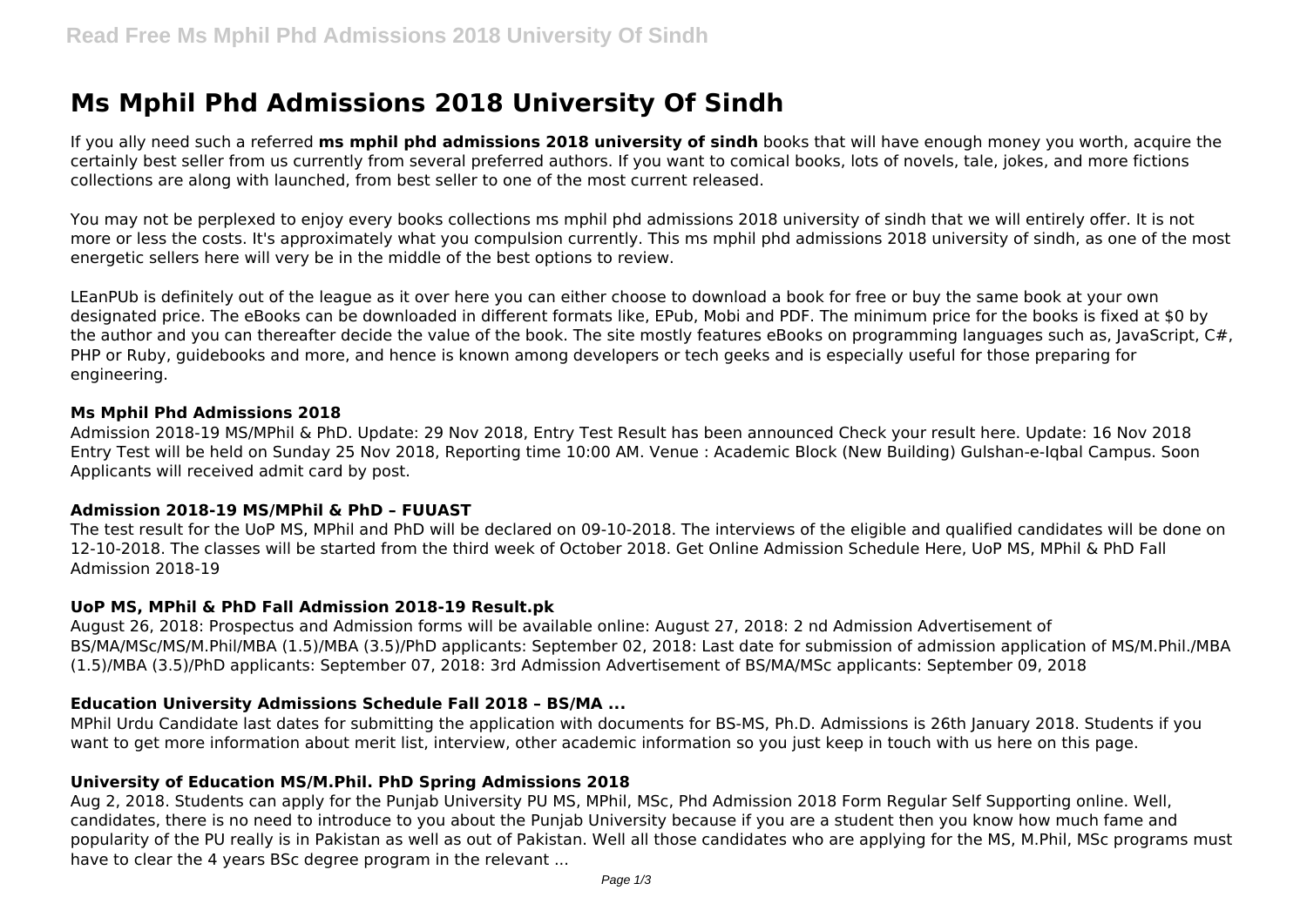# **Punjab University PU MS, MPhil, MSc, PhD Admission 2018 ...**

NUML University MS, MPhil, PhD Admissions 2018 Spring Candidates must have M.Phill degree with research in relevant field from any HEC Recognized university. Minimum 3.0 CGPA out of 4.0 in semester system or 1 st division in annual system is required in the above mentioned... Candidates must have ...

# **NUML University MS, MPhil, PhD Admissions 2018 Spring ...**

Bharathiar University, Coimbatore was founded in Tamil Nadu in 1982. The University has recently announced notification for admission to its Part-Time and Full-Time research programs. The University provides M.Phil and Ph.D. programs in 40 various branches via 13 Schools and 37 Departments.

## **Bharathiar University M.Phil. and Ph.D. Admissions 2018**

ms mphil phd admissions 2018 university of sindh is available in our book collection an online access to it is set as public so you can get it instantly. Our books collection hosts in multiple locations, allowing you to get the most less latency time to download any of our books like this one.

# **Ms Mphil Phd Admissions 2018 University Of Sindh**

IUB M Phill/MS/PhD Admissions 2020 Eligibility Application Forms. Eligibility:-For Master of Philosophy(M.Phill):Master Degree(Sixteen years of education or equivalent) at least with second class in annual system or 2.50 CGPA in Semester System recognized by HEC of Pakistan.

# **IUB M Phill/MS/PhD Admissions 2020 Eligibility Application ...**

The Allama Iqbal Open University (AIOU) has offered the AIOU Admission 2020 MS MPhil PhD for Fall Semester. Admission 2020 for the fall semester will be start from start month of the July and the Last date is July but its admission with late fee from July 2020 will be with Rs. 500/- Late Fee.

## **AIOU Admission 2020 MS MPhil PhD for Fall Semester**

V.C. Office . Inquiry Direct: 99261300-07 Ext: 2219 . Fax: 99261340, 99261330 (P.R.O.) Email: vc@uok.edu.pk

## **Admissions Page - University of Karachi**

Candidates having MS/MPhil 18 years education with a minimum CGPA 3.0 in Semester System or 1st Division in Annual System. Candidates must have passed GAT (Subject) Test conducted by NTS with at least 60% marks.

## **Admission Notice: MS/ M.Phil. & Ph.D. for the Session 2018 ...**

admission of Universities and Colleges for Master MS Mphil Postgraduate degree. Admission Sorted by Deadline, Top Universities admission available online. This online Admission service include the latest admission open in all Chartered and Recognized Universities and Colleges of Pakistan.

## **Latest admission for Master MS Mphil Postgraduate ...**

Admissions, University of Balochistan

## **Admissions, University of Balochistan**

GC University Admissions for MS / M.Phil - 2018 7:14:00 PM 2018 , Admission , AdmMaster , GCU , Lahore , Spring2018 Admissions Open For Spring 2018 At GCU Lahore Campus Last date to apply is Wednesday, April 18, 2018